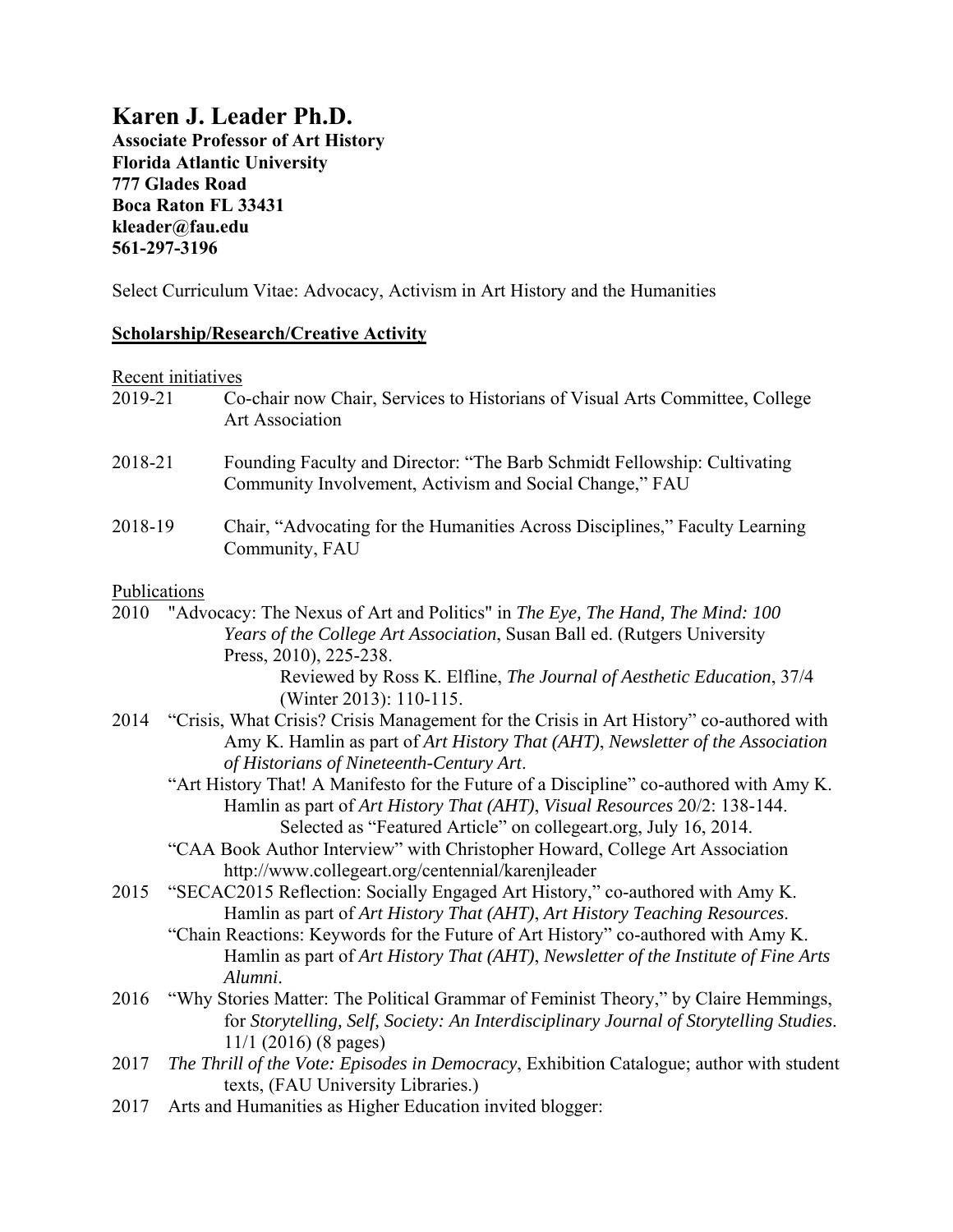"Highly Personal Exceptional Visions..." "Nothing to See Here."

- "What Were They Thinking"
- 2018 "Chain Reactions: Linda Nochlin," a tribute to Linda Nochlin (1931-2017) in the Institute of Fine Arts *Annual* (2017-2018): pp. 21-22

#### **Refereed Conference Presentations and Proceedings**

--International

2014 "What Have You Done for Art History Lately?" Keywords for the Future of a Discipline," Budapest, Hungary, co-presented with Amy K. Hamlin as part of *Art History That (AHT)*, via Skype

#### --National

- 2015 "What Has Art History Done for You Lately? Initiatives for a Social Practice" for session "Socially Engaged Art History" at SECAC 2015. Co-Presented with Amy K. Hamlin as part of *Art History That (AHT)*.
- 2014 "What Has Feminism Done for Art History Lately? History, Activism, and Initiatives for the Future," 5th Annual Feminist Art History Conference, American University, co-presented with Amy K. Hamlin as part of *Art History That (AHT)*.

#### **Non-Refereed Presentations and Proceedings**

#### --National

- 2021 "SHVAC Asks: What Do Historians of Visual Arts Need From Us Right Now? An Interactive Convening (Live, Virtual)
- 2018 "The #actually campaign: best practices for an art world beyond #metoo," College Art Association, Los Angeles. With Dr. Emily Bills.
- 2018 Art and Architectural Historians—Impact on Political Activism. Roundtable with activist intervention, CAA Conference, Los Angeles.
- 2017 "From Collaboration to Community: Art History That," 52<sup>nd</sup> International Congress on Medieval Studies, Kalamazoo MI. Co-presenter with Amy K. Hamlin Ph.D.
- 2016 "Linda Nochlin: Passionate Scholar," The College Art Association Annual Conference, Washington DC. Invited for Honorary Panel.
- 2012 "The Eye, The Mind, The Hand: Revelations," The College Art Association Annual Conference, Los Angeles. Centennial panel.

#### **Conferences and Symposia-Organized**

- 2020 "Contemporary Art and Intersectional Feminism," Broward College North Campus, Co- Organized with Lisa Rockford.
- 2019 "Feminist Art History Forum," Norton Museum of Art
- 2018 "Visualizing Decolonization," Florida Atlantic University and the Boca Raton Museum of Art
- 2017 "Pedagogy for Critical Consciousness in the Age of Trump," philoSOPHIA. FAU, March 31. co-organized and moderated
- 2017 "Interventions in the Future of Art History" day of sessions organized for College Art Association Saturday Symposia, with Amy Hamlin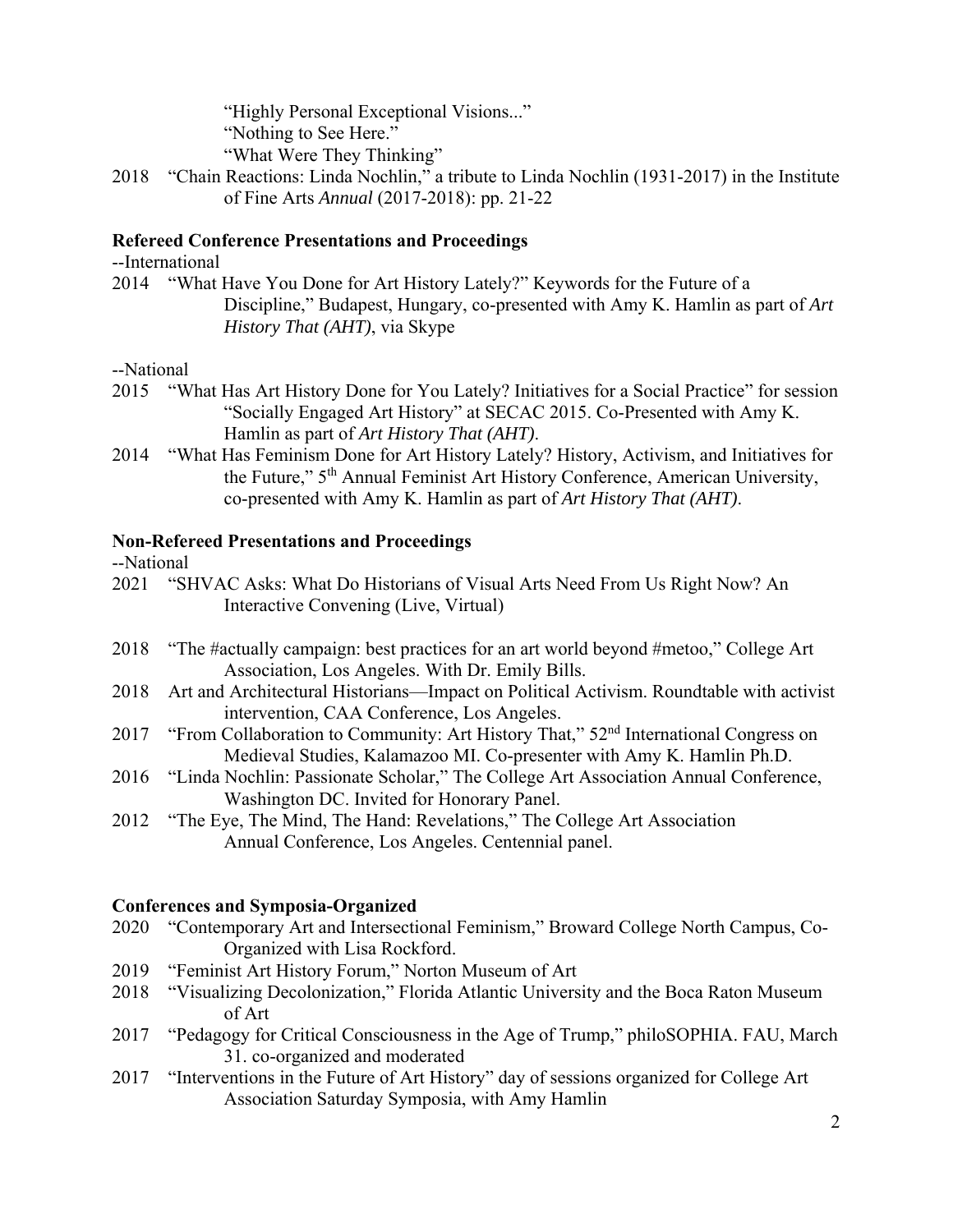- 2016 "#CAAadvocacy," Co-Chair with Sandra Esslinger and Amy Hamlin, College Art Association Annual Conference, Washington DC
- 2015 "What Have You Done for Art History Lately? Initiatives for the Future of a Discipline," The College Art Association Annual Conference, New York, Feb. 2015 (peer reviewed proposal, session co-chair with Amy Hamlin, as part of *Art History That (AHT)*)
- 2001 "Forum on September 11<sup>th</sup>" Institute of Fine Arts, co-organizer, moderator

### **Other Research and Creative Activity**

| --Ongoing  | Art History That (AHT) A project created by Karen J. Leader and Amy K. Hamlin<br>to curate, crowdsource and collaborate on the future of art history. |
|------------|-------------------------------------------------------------------------------------------------------------------------------------------------------|
|            | https://sites.google.com/site/arthistorythat/home                                                                                                     |
|            | Facebook.com/arthistorythat                                                                                                                           |
|            | #iamforanarthistorythat                                                                                                                               |
|            | #ArtHistoryEngaged                                                                                                                                    |
|            | In addition to entries listed elsewhere, AHT organized or participated in the                                                                         |
|            | following activities:                                                                                                                                 |
| 2018       | Art History That: Interventions in the Future of a Discipline: co-authored with Dr. Amy K.                                                            |
|            | Hamlin. Prospectus submitted to Duke University Press editor Kenneth Wissoker,                                                                        |
|            | encouraged to submit full book proposal.                                                                                                              |
| 2018       | Podcast: "Art History That: Interventions in the Future of a Discipline," with Amy K.                                                                 |
|            | Hamlin, for CAA Conversations                                                                                                                         |
| 2017       | #CrisisPedagogy, e-flux, New York, Feb. 17                                                                                                            |
| 2016       | Organized #ArtHistoryEngaged workshop at the College Art Association                                                                                  |
|            | Annual Meeting, Washington DC, collaborating with Material Collective                                                                                 |
| 2015       | Organized #ArtHistoryEngaged workshop at the Southeastern College Art                                                                                 |
|            | Conference (SECAC), Pittsburgh PA                                                                                                                     |
|            | <b>Lectures-Invited</b>                                                                                                                               |
| 2020       | "Civic Engagement: Cultivating Community Involvement, Advocacy, and Social                                                                            |
|            | Change" Presentation, panel discussion, Osher Lifelong Learning Institute,                                                                            |
|            | Broward County, November, 2020.                                                                                                                       |
| 2019       | "Mobilizing the Humanities for the Future of Democracy," Osher Lifelong Learning<br>Institute                                                         |
| 2017       | "Alice Neel: Anarchic Humanist," Theatre Lab in conjunction with Artist-in-Residence                                                                  |
|            | Nilo Cruz play reading.                                                                                                                               |
|            | "Mobilizing the Humanities for the Future of Democracy," Coffee Colloquium, Center                                                                    |
|            | for Body, Mind and Culture.                                                                                                                           |
| 2016       | "In Defense of Curatorial Complexity," in conjunction with "Woman: Untitled," Cultural                                                                |
|            | Council of Palm Beach County                                                                                                                          |
|            | "Visualizing Democracy: Selections from the Special Collections of FAU,"                                                                              |
|            | Distinguished Lecture Series, University Theater.                                                                                                     |
| 2013       | "What Can't You Do Without a Degree in Art History?" Department of Visual Arts and                                                                    |
|            | Art History.                                                                                                                                          |
| 2010       | "What an Art Historian Can Do with Romanian Heroines and Tattoos." Living                                                                             |
|            | Learning Communities                                                                                                                                  |
| Curatorial |                                                                                                                                                       |